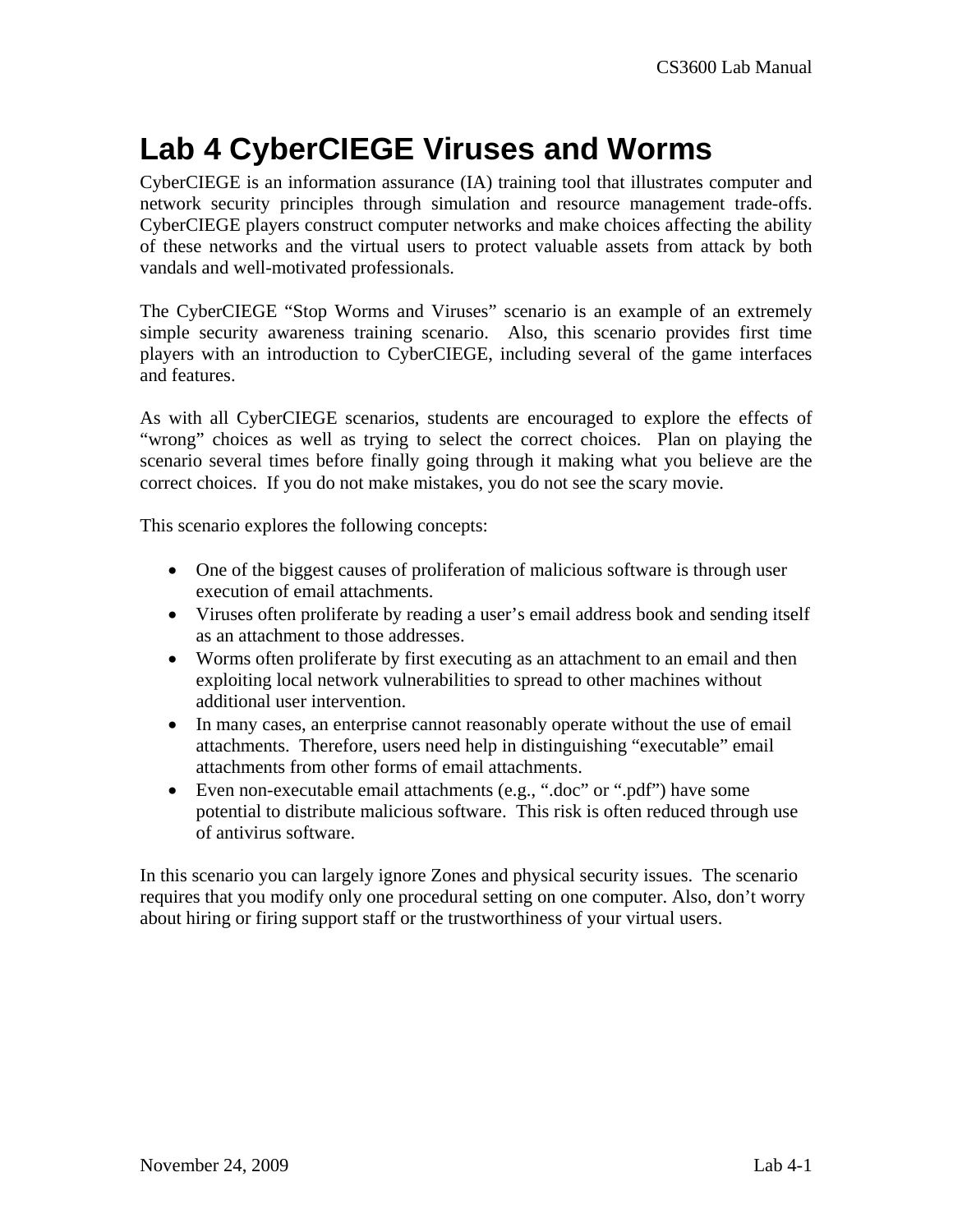## **4.1 Preparation**

Access CyberCIEGE as described in "CyberCIEGE Information Assurance Training Tool Availability at NPS".

From the CyberCIEGE folder on the desktop, open the CyberCIEGE icon. This will start the "Campaign Player" seen in **Error! Reference source not found.**.



**Figure 4-1. Campaign Player** 

Select "Stop Worms" and click the "Play" button.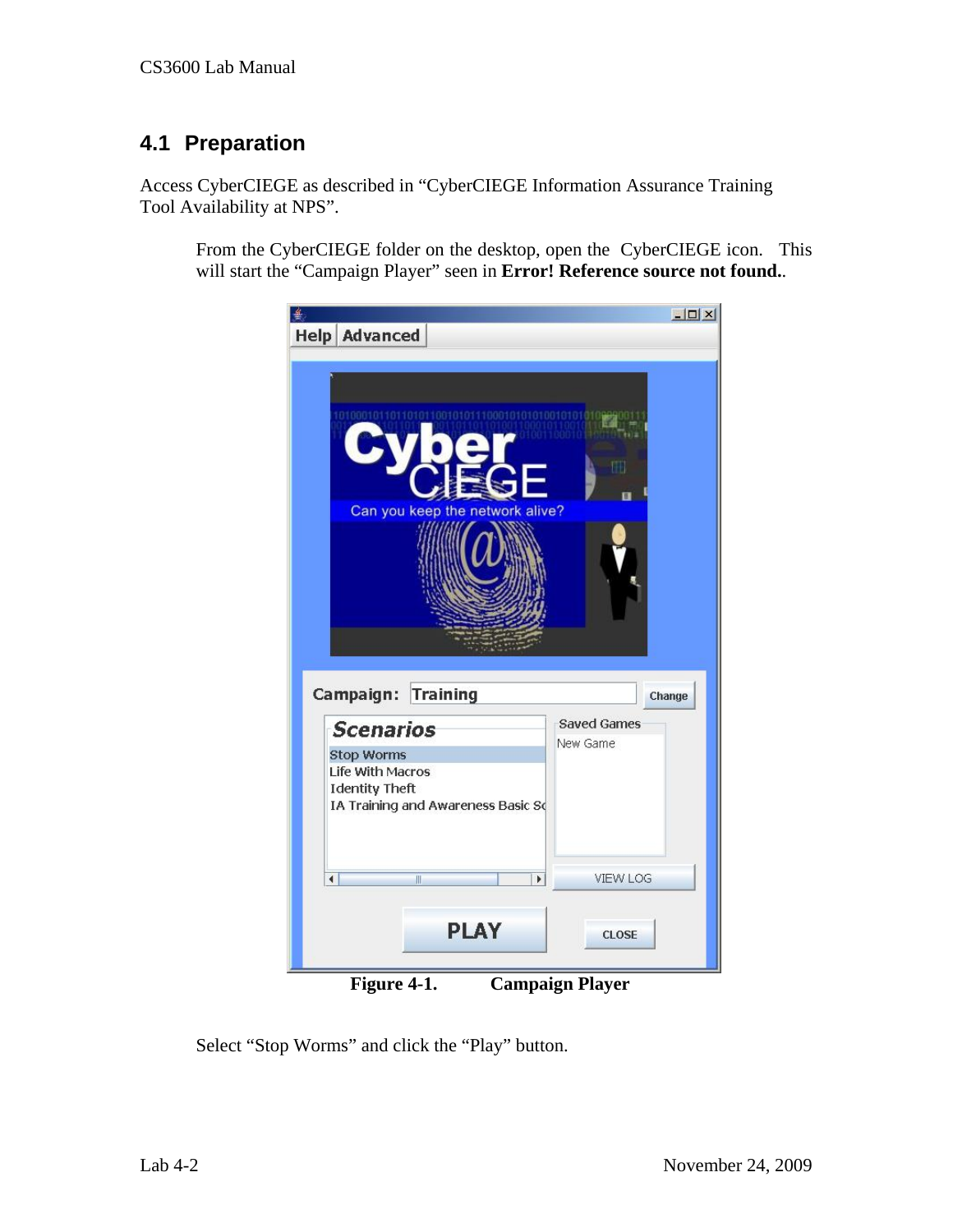### **4.2 Play**

#### **4.2.4 Watch Bad Things Happen**

After reading the briefing displayed in the window, click the OK button.

Click the play button to begin the scenario (a help balloon text will appear to show you the play button.)

In your first time through, don't make any configuration changes. Just press the "esc" key to move past each balloon text. Don't even bother to click the "Objectives" button. See what happens if you just let the scenario progress.

After the pop-up dialog explains what has happened, simply restart the game by selecting the GAME tab and pressing the "r" key.

#### **4.2.5 Play the Scenario to Succeed**

Now play the game again. This time, after pressing the play button find and click on the "Objectives" button.

Follow the instructions in the Objectives button. Text balloons will appear to guide you.

Making the proper procedural security choice completes phase one of this scenario.

#### **4.2.6 Take a Quiz**

The scenario now will ask a series of questions. To answer, you must press the "y" or the "n". If you get an answer wrong and the game ends, simply press the "r" key to restart it.

#### **4.2.7 Explore CyberCIEGE**

You are done with this lab. Press the "k" key to bring up a keyboard shortcut list. That will tell you how to navigate around the office. Feel free to play any of the other scenarios. By default, you must complete certain scenarios before progressing to the next scenario. You may unlock all of the scenarios via the "Advanced / Preferences" choice in the Campaign Player menu.

## **4.3 Clean Up**

Exit the scenario by clicking the "Quit" button in the GAME screen.

The "View Log" button lets you view a log of what occurred during the game.

Use the "Advanced / Collect Logs" choice in the Campaign Player to collect your logs into a zip folder that can be emailed or dropped into the CyberCIEGE-logs folder if running on a CS-3600 VM.